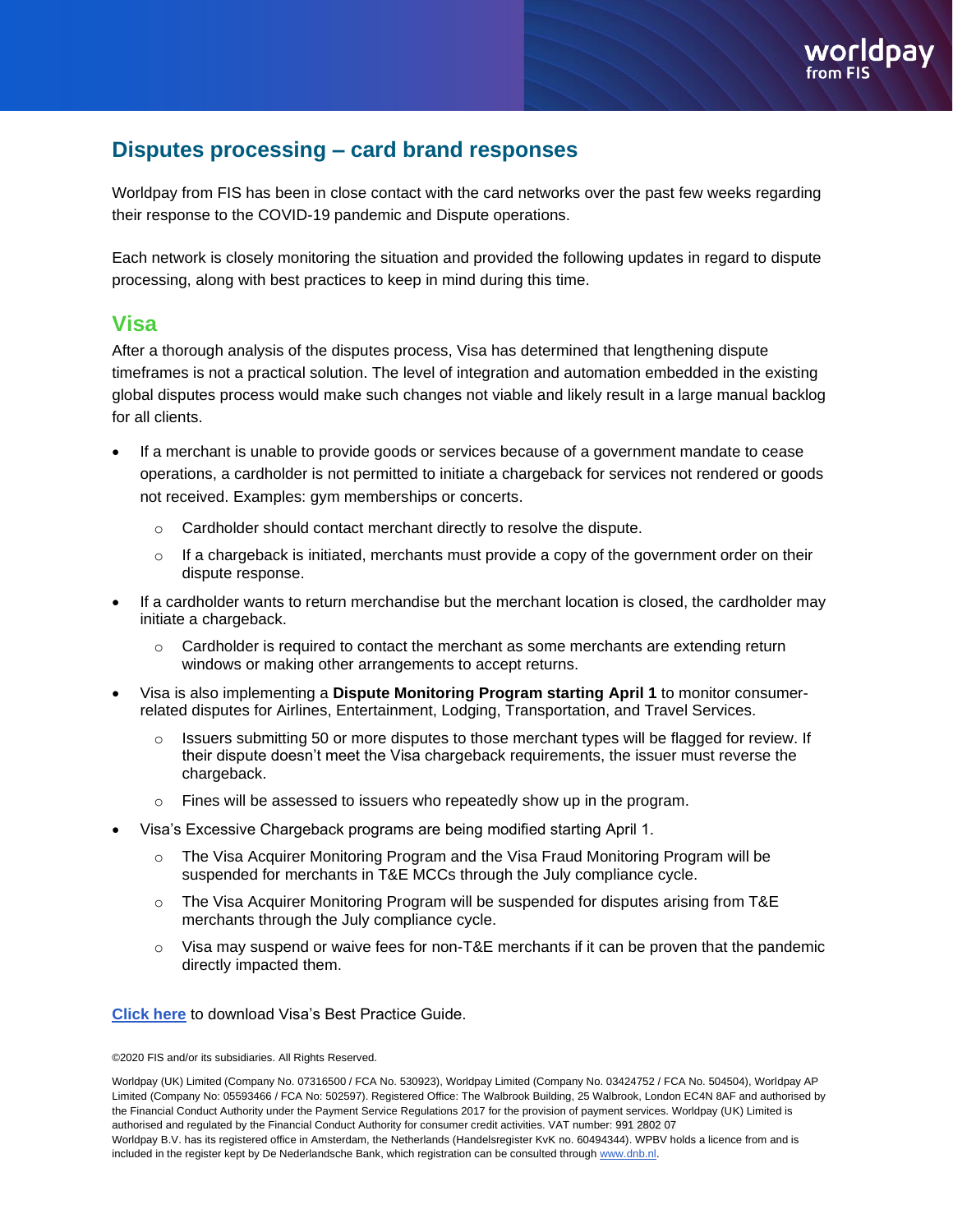# **Visa Disputes Best Practices Recommendations for Online Merchants**

#### **Online merchants may want to ensure their websites provide current information, including:**

- Guidance on how customers can contact you.
- Reminders for customers that the you are handling large volumes of inquiries and therefore may take longer than usual to respond.
- For merchants that process automatic refunds, advise cardholders of this on your website to reduce unnecessary calls / inquires. For example: Travel between March 18 and March 20 will be automatically refunded within the next 15 days.

#### **Disclosure for Online Purchases**

Online merchants are permitted to provide sample screenshots (as shown in the example below) as evidence the return, refund, or cancellation policy was referenced during the sequence of pages during checkout.

I accept that I have read and agree to the **online purchase details** and the **return and cancellation policy** for the rate.

**CONFIRM**

©2020 FIS and/or its subsidiaries. All Rights Reserved.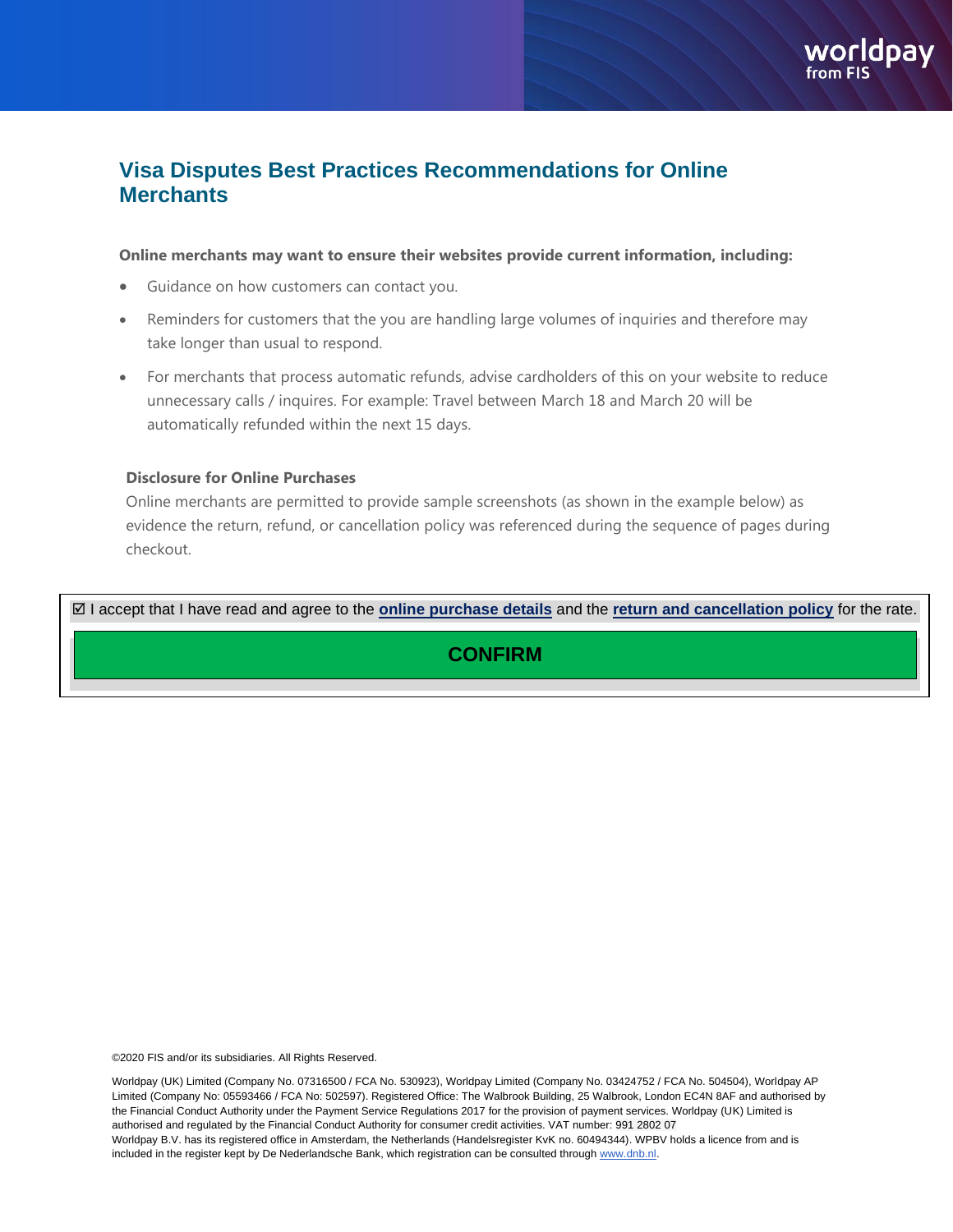## **Managing Disputes Through COVID-19: Government Prohibition and Dispute Processing Guidelines**

Visa has provided additional information to support customers with managing disputes through Covid-19. The information below is intended to assist with managing disputes, including processing guidelines regarding government prohibitions on a merchant's ability to provide services.

Merchants are reminded to ensure they adhere to all government regulations and/or laws within their respective jurisdictions. Client obligations under the Visa Rules are avoided only to the extent of a direct and explicit conflict with applicable law and/or regulation (including COVID-19 related government orders and decrees).

#### **Dispute Response and Pre-Arbitration Processing Guidelines**

Visa recognizes government laws and restrictions are being enacted in many countries and localities to address the COVID-19 situation. Merchants need to provide evidence of such laws and restrictions as evidence to support their claim. To support clients in the following COVID-related dispute processing examples, Visa is making the following temporary accommodations to dispute processing **effective immediately** for Dispute Condition 13.1: Merchandise / Services Not Received.

**Pre-Arbitration Responses Processed Through 31 May 2020:** Merchants that have already responded to an incoming dispute for Dispute Condition 13.1: Merchandise / Services Not Received with insufficient evidence (e.g., a verbal statement that a government prohibition on providing services was in place), are now permitted to respond to the issuer's pre-arbitration case with the required evidence of the government prohibition.

**Note:** If a merchant has already processed a pre-arbitration response prior to this publication and the issuer has submitted an arbitration case, the merchant will be permitted to supply evidence of government prohibition within seven calendar days of the arbitration acknowledgment date.

Effective for Dispute Responses processed on or after 1 June 2020, the temporary accommodation dispute processing guidelines above will be retired and merchants must provide evidence of the government prohibition at the dispute response stage.

©2020 FIS and/or its subsidiaries. All Rights Reserved.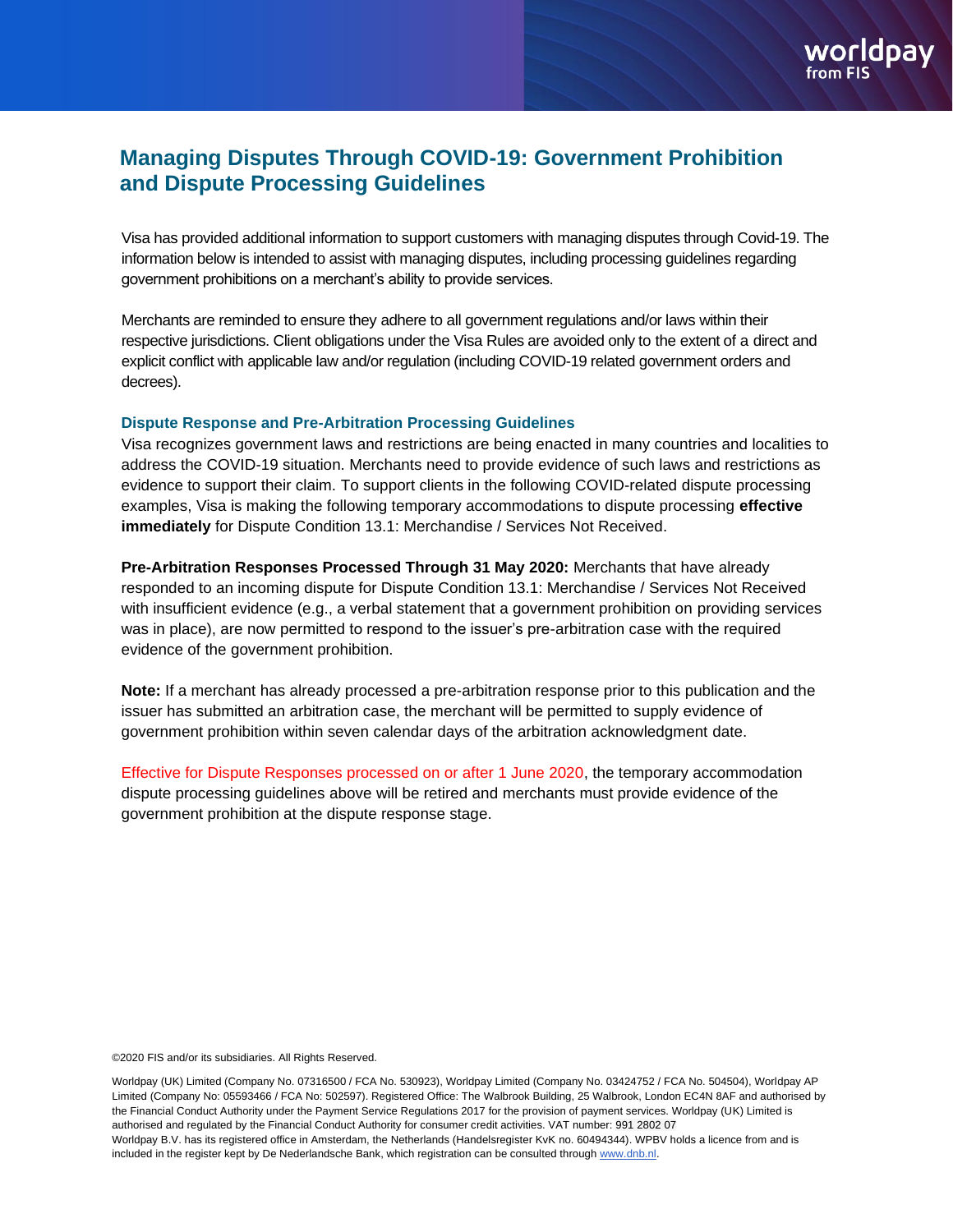#### **Government Prohibition and Restrictions**

Government prohibition is defined as a law, regulation, government order or decree that the merchant would have violated by proceeding to provide its services to the cardholder during the COVID-19 crisis. Laws or regulations that restrict the merchant's customers, as opposed to the merchant itself, do not negate the issuer's dispute rights. Merchants have the burden of proof to determine if something qualifies as government prohibition and must provide evidence of the law or regulation that **explicitly**  prohibits them offering the service.

The cases of government prohibition superseding the Visa Rules are very limited and in most scenarios, issuers will continue to have dispute rights. Visa is providing examples to assist clients in understanding what would be **considered a valid** government prohibition.

#### **Border is closed and a government expressly prohibits an airline from flying into the country.**

*Example***:** Effective March 22, 2020 at 11:59 p.m., international flights to St. Maarten are prohibited for two weeks and airlines are not allowed to bring any passengers into the country, including residents / nationals. The only flights allowed are cargo flights or ferry flights to pick up passengers to return them to their homes. No restriction applicable for crew (cargo and ferry flights).

#### **Non-essential business closure on order of the government (e.g., gym, golf membership, camps, indoor and outdoor recreational and cultural facilities).**

**Example:** Effective March 24, 2020 the country enacts declaration of emergency to protect the public by requiring the closure of non-essential businesses. Gyms are not on the list of essential services and are therefore mandated to remain closed under this regulation.

Visa is providing the following example to assist with understanding what would **not be considered** a valid government prohibition.

#### **Business is still able to operate without violating the law but makes a business decision to**

#### **close.** *Examples:*

- Advisory regarding risks of traveling to a specific destination.
- Recommendations against gatherings of a certain size.
- Guidance or best practices by government agencies or industry groups.
- Non-essential public event advisory for voluntary closure (e.g. concerts).
- Mandated maximum number of people allowed to gather (e.g., impacting large events like concerts, theaters, weddings).
- Restrictions impacting the merchant's passengers or other customers from showing up to receive services.

©2020 FIS and/or its subsidiaries. All Rights Reserved.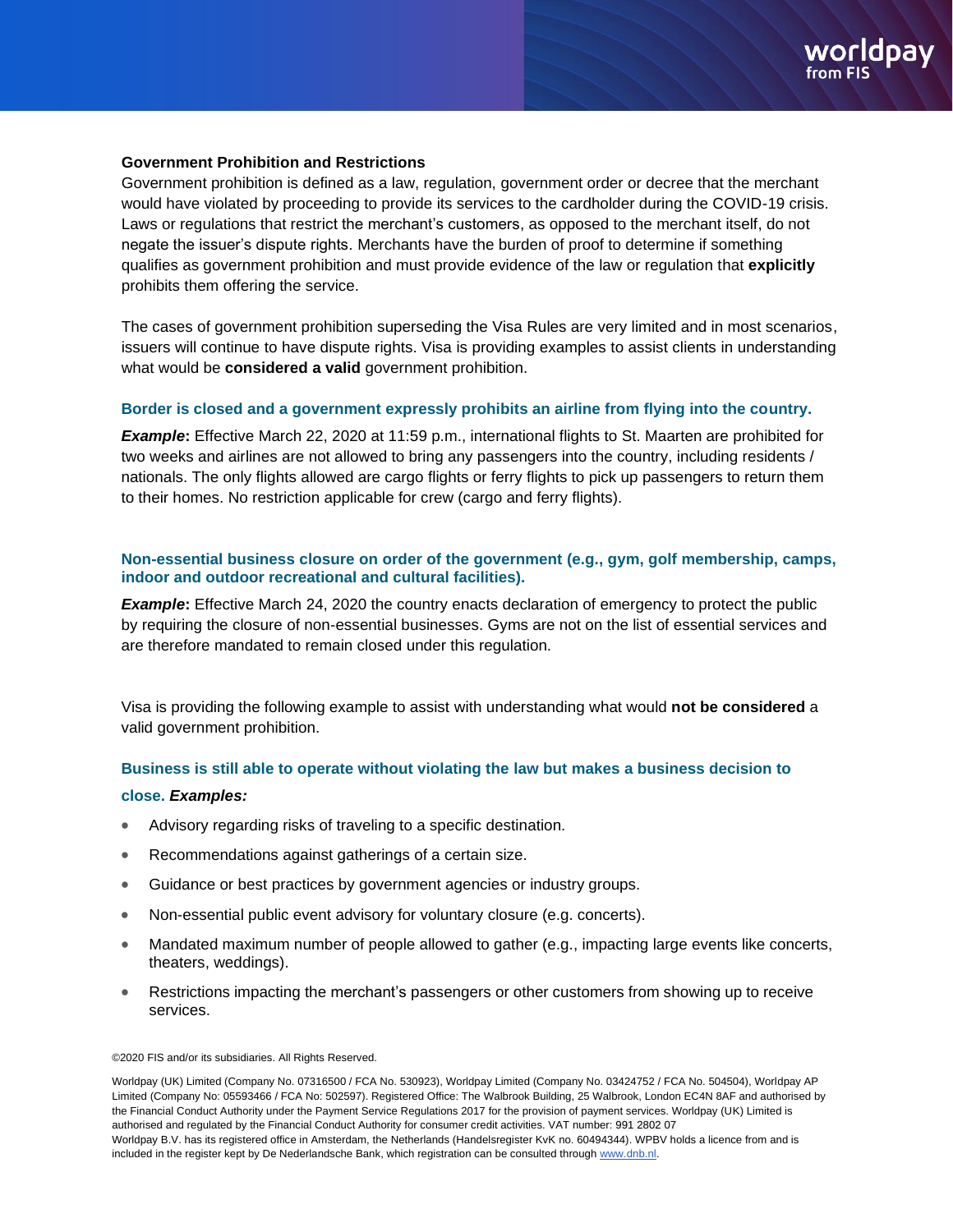## **Mastercard**

- Effective April 1, assessments in the Excessive Fraud Merchant program will be suspended for 6 months. MasterCard will continue to identify merchants with excessive fraud in the eCommerce space during this time.
- For 4 months, starting April 1, MasterCard will suspend Excessive Chargeback Merchant identification for airlines, cruise lines, passenger railways, and travel agents.
- If the merchant has cancelled services, he may offer the cardholder a reasonable alternative for future service.
	- $\circ$  Cardholder is not obligated to accept unless the merchant's terms and conditions include such a clause and was properly disclosed at the time of the original transaction.
	- o Situations in which a merchant refuses to issue credit citing legislation or government regulation will be reviewed on a case-by-case basis.

**[Download](https://www.mastercard.us/content/dam/mccom/global/documents/chargeback-guide.pdf)** the Mastercard Best Practices Guide.

©2020 FIS and/or its subsidiaries. All Rights Reserved.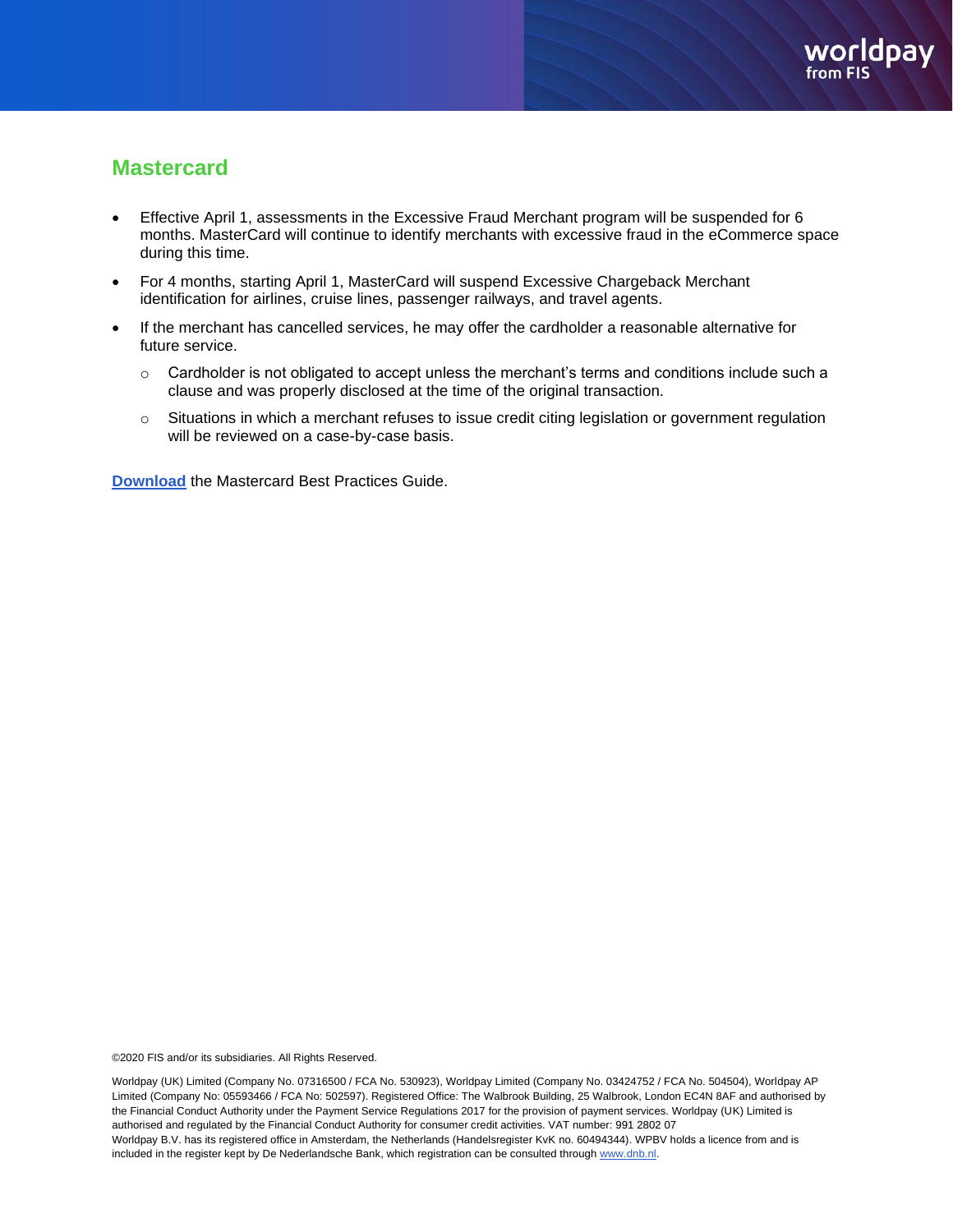# **American Express**

American Express encourages participants to extend the following changes to their merchant customers:

- **Dispute Response Time**
	- $\circ$  'Reply by' timeframes for all fraud and non-fraud disputes are changing from 20 to 30 days for disputes issued between March 1, 2020 and May 31, 2020
	- $\circ$  If a No Reply Chargeback associated with a dispute notification issued on or after March 1, 2020, provide support through a second presentment
- **Chargeback-Related Fees** 
	- o Fees will continue to be assessed, but American Express will issue a credit for all Excessive Chargeback Fees assessed through June 30, 2020. This is for any Program participant or merchant exceeding the threshold during this time
- **Data Security Non-Validation Fee**
	- o Extending submission of PCI validation documentation to June 30, 2020
	- o Suspending Data Security Non-Validation fee for the reporting period through June 30, 2020
- **No Signature Required Reminder**
	- Accepting merchants can choose not to collect signatures at the point of sale for any purchase transaction

## **Discover**

The Discover Disputes process will continue as normal until further notice. Merchants are encouraged to be flexible and to act in good faith to resolve disputes. Below is a list of Best Practices from Discover.

- Merchants are encouraged to work together with their customers to provide refunds, alternate accommodations, and/or vouchers for rescheduled events as a result of services not rendered due to coronavirus restrictions.
- Merchants are encouraged to cease charging 'no show' fees for Cardholders in impacted areas, and to work with their customers to find an amicable resolution.
- As applicable, Merchants are encouraged to communicate with their customers and work together regarding potential delays or extensions of goods or services.

©2020 FIS and/or its subsidiaries. All Rights Reserved.